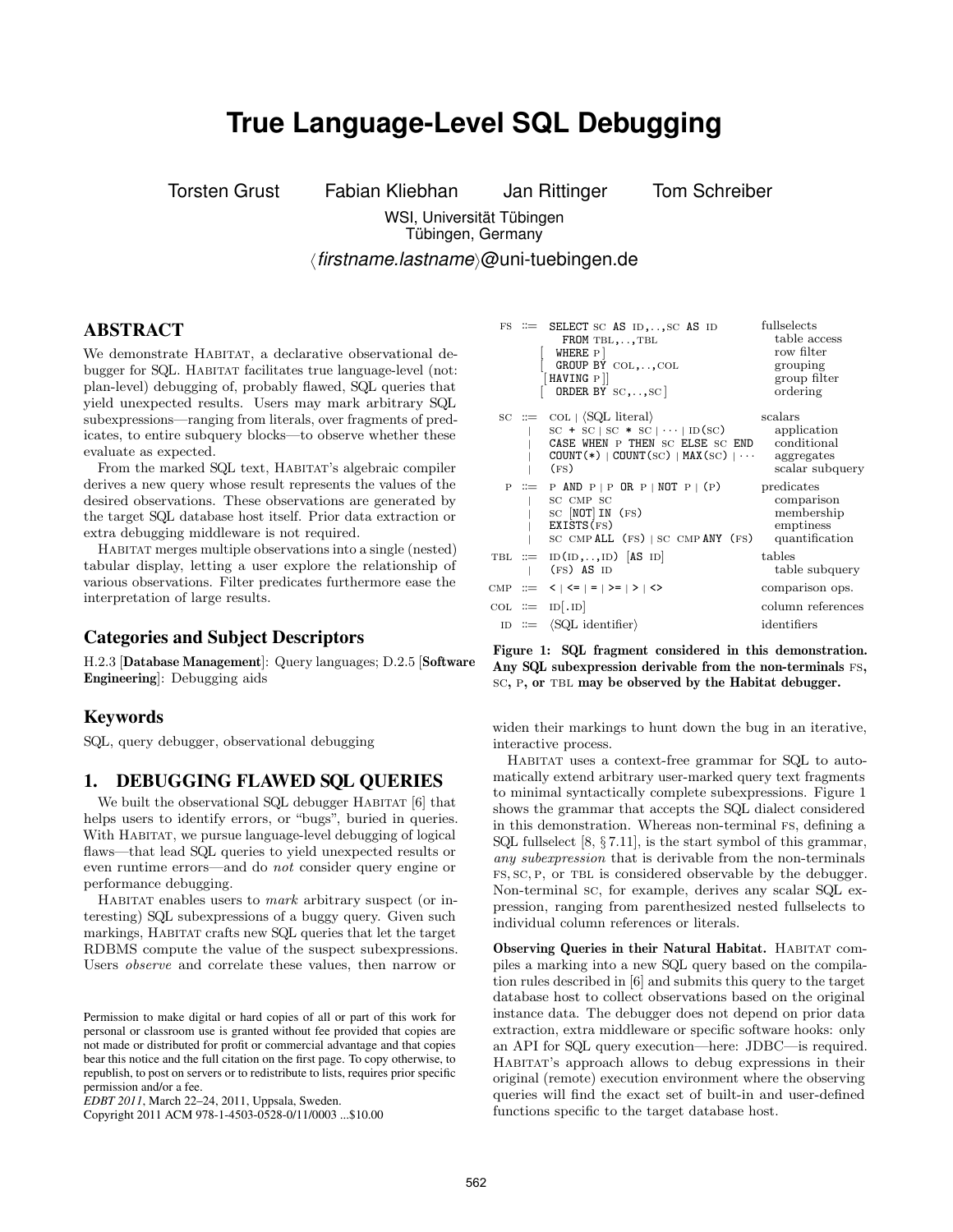

<sup>(</sup>a) Original correct variant (Query 1).

(b) Uncorrelated yet buggy variant (Query 2).



(c) Excerpt of a sample TPC-H database instance. This subset of tables and columns/rows suffices to illustrate the diverging behavior of Queries 1 and 2.

(d) Result of Query 1. (e) Result of Query 2.

Figure 2: Two variants of the "out of supplies" SQL query (see (a) and (b)). Results in (d) and (e) differ when evaluated against the TPC-H instance of (c).

True Language-Level SQL Debugging. Contemporary SQL debuggers for RDBMSs implement a stateful paradigm that helps to monitor the execution of SQL stored procedures or scripts: variable updates and procedure call stacks are watched as the script advances line by line [4, 9]. The invocation of a SQL query from within a script, however, makes for a monolithic action that cannot be traced or inspected. Instead, HABITAT operates at the level of individual (suspect) SQL query subexpressions, promoting debugging at a considerably finer granularity.

Other debugging approaches typically expose the query engine's internal plan representation [1–3]. They are, however, of limited or no use in fixing logical flaws as the shape of a plan in most cases is largely disconnected from its surface syntax which is mostly due to complex query optimization logic. An apriori understanding of how user-facing query constructs emerge in algebraic plans is necessary to interpret such observations. In contrast, HABITAT makes use of the observational debugging paradigm on the level of user-facing SQL syntax and semantics: users mark fragments of their own SQL text and observe row variable bindings as well as expression values side by side with their dependencies in tabular form.

#### 2. OBSERVING SQL SUBEXPRESSIONS

Consider a user's query (Query 1 of Figure 2a) which computes those parts for which we are out of supply: the available quantity (column ps availqty) can not, or only barely, meet ¯ the current demand (read off table Lineitem). For the sample TPC-H instance of Figure 2c, the two parts represented by the rows with  $\langle$ ps\_partkey, ps\_suppkey $\rangle \in \{ \langle 1, 10 \rangle, \langle 2, 20 \rangle \}$  are  $\lim_{x \to \infty} \frac{\log \max(y, \log \max(y, \log \max(y, \log \max(y, \log \max(y, \log \max)))}{\log \max \max(y, \log \max \max(y, \log \max(y, \log \max(y, \log \max)))}$ 

Query 1 works flawlessly but exhibits disappointing performance for large database instances<sup>1</sup>, which we attribute to the correlated aggregation carried out by the subquery. To remedy the issue, we rewrite Query 1, trading correlation for grouping [5], and obtain Query 2 of Figure 2b. While performance improves significantly, we find the rewritten

query to not perfectly imitate the original: unexpectedly, part  $\langle 1, 10 \rangle$  is not considered to be out of supply by Query 2 (see Figure 2e). This is a bug whose cause we try to hunt down using HABITAT.

Debug Session. We start the session with the aim to reinforce our understanding of why the rows  $\langle 1, 10 \rangle$  and  $\langle 2, 20 \rangle$  have, correctly, been returned by Query 1. To do so, Marking  $(1)$ is placed to observe whether the COUNT(\*) aggregation computes the demand of parts as expected (Figure 3a). We further mark the <= predicate that embodies the "out of supply" condition (Marking  $(2)$ ): whenever this observation yields true, Query 1 has identified a scarce part.

Observations as Functions of Free Row Variables. HABITAT allows arbitrary query fragments to be marked for observation (see Section 1). In general, markings will contain and depend on free row variables—variables whose binding sites (FROM clauses) are not contained in the marking itself  $(e.g.,)$ row variable  $v_0$  is free in Marking  $(1)$  of Figure 3a).

For any marked subexpression  $e$ , HABITAT consistently understands e as a function of its free row variables. Under this regime, Marking  $\textcircled{1}$  defines a function  $f_{\textcircled{1}}$  with

$$
f_{\textcircled{D}}(v_{0}) = \text{ (SELECT COUNT(*)}\n \qquad \text{FROM Lineitem AS } v_{1}\n \qquad \text{WHERE } v_{0}. \text{ps\_partkey} = v_{1}. \text{L}_{\text{partkey}}
$$
\n
$$
\text{AND } v_{0}. \text{ps\_suppkey} = v_{1}. \text{L}_{\text{suppkey}} \text{)}
$$

mapping rows  $v_0$  (of table Partsupp) to tables with associated Lineitem rows. Generally, an observation for subexpression e reflects the set-oriented semantics of SQL and contains

- the values of e evaluated under the set of all bindings of its free row variables, and [*output*]
- the row values bound to these free variables (projected onto the columns actually referenced in  $e$ ),  $\qquad \qquad$  [input]

i.e., a tabulation of the function defined by expression e. In programming language jargon, we obtain a tabular representation of the closures that capture the free variables and results of all evaluations of e.

As row variable  $v_0$  is free in Marking  $(1)$ , this defines function  $f_{\mathbb{Q}}(v_0)$ , mapping a part  $v_0$  to a scalar of SQL type

<sup>&</sup>lt;sup>1</sup>Again, this is *not* what we consider a bug in the context of the present discussion.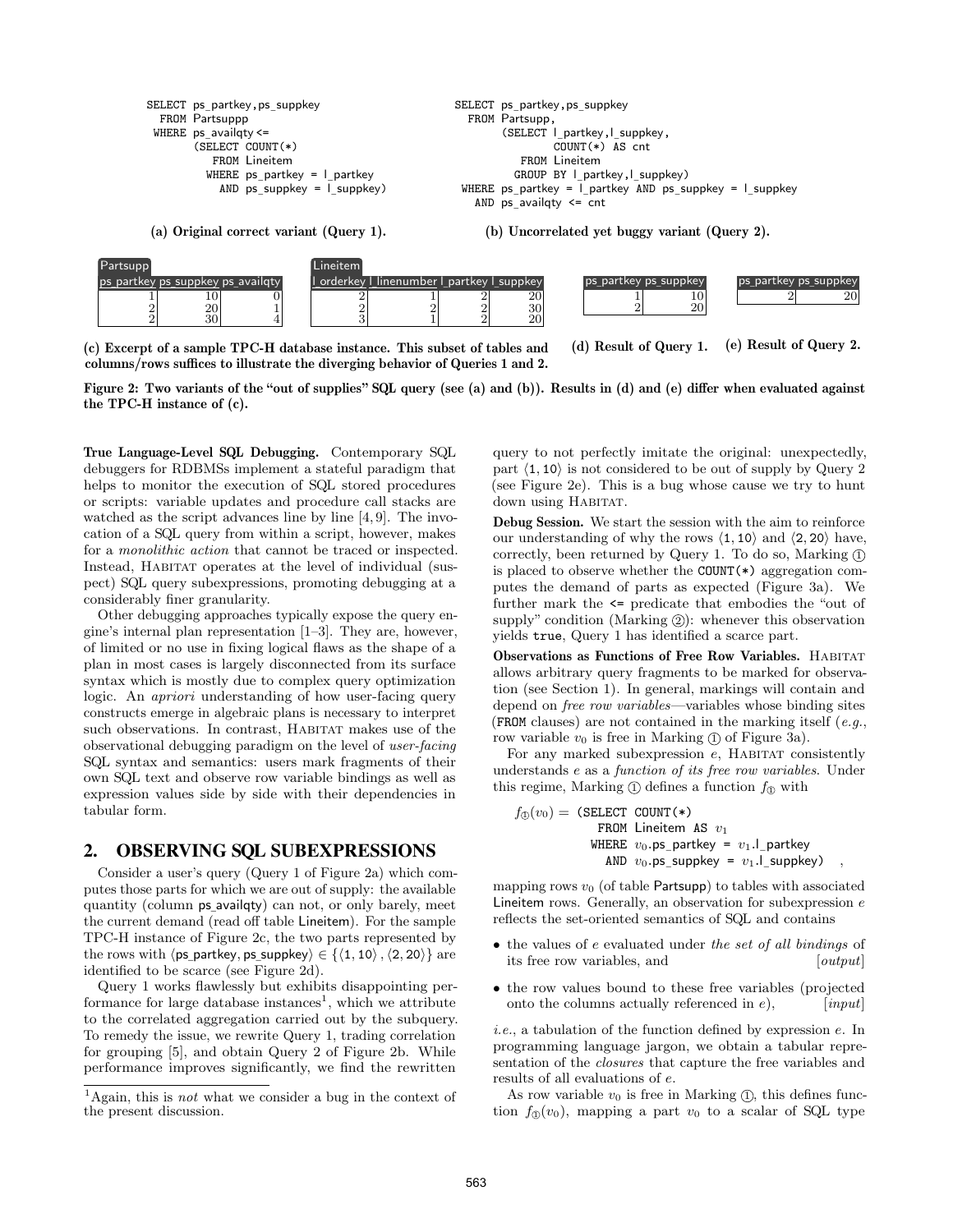

(a) Markings placed to observe the evaluation of the "out of supply" (<=) predicate in Query 1.



(b) A first set of subexpressions marked in Query 2.



| $v_0$ .ps_partkey $v_0$ .ps_suppkey $v_0$ .ps_availqty COUNT(*) |  | <= .  |
|-----------------------------------------------------------------|--|-------|
| LO                                                              |  | true  |
| 20                                                              |  | true  |
|                                                                 |  | false |

Figure 4: Observations made for Markings  $(1)$  and  $(2)$ . The leading three columns show the projection of free row variable  $v_0$  onto the columns actually referenced in the markings.



Figure 5: Observations made for Markings  $(3)$  to  $(5)$ .

INTEGER. Similarly, Marking 2 defines a Boolean function  $f_{\mathcal{D}}(v_0)$  on parts  $v_0$ . Figure 4 shows the tabulation for both markings: the columns labeled  $\mathbb D$  and  $\mathbb Q$  indicate the output; the projected columns  $v_0$ .ps\_partkey,  $v_0$ .ps\_suppkey, and  $v_0$ .ps availaty mark the input and  $v_0$  ps availqty mark the input.

Linking Multiple Observations. Markings  $(1)$  and  $(2)$  depend on the same free row variable  $v_0$  (equivalently: functions  $f_{\text{1}}$ ) and  $f_{\odot}$  share the row parameter  $v_0$ ) and thus HABITAT merges the results of the associated observing queries into a single tabular display (Figure 4). More generally, Habitat merges observations whenever their associated sets of free row variables are contained in another (here, we have  $\{v_0\} \subseteq \{v_0\}$ ). Merging related observations in this way greatly helps to understand the interplay of individual subexpressions in a larger query.

We observe the WHERE predicate to yield true two times, coinciding with Query 1's result cardinality of two, and understand that part  $\langle 1, 10 \rangle$  is considered "out of supply" because its availability (0 in column  $v_0$ .ps\_availqty) does not  $\alpha$  exceed the current demand (the COUNT( $\ast$ ) aggregate also yields  $0$ , column  $(1)$ .

Debug Session (continued). We turn to the rewritten Query 2 and place Marking  $\circled{3}$  to check whether its WHERE predicate mirrors the "out of supply" condition as expected (Figure 3b). This marking defines a Boolean function  $f_{\mathcal{D}}(v_0, v_1)$ , capturing two free variables. The additional Markings  $(4)$  and  $(5)$  in the SELECT clause enable us to observe the resulting parts.

First, we see how the "out of supply" condition is evaluated against the combination of all bindings for  $v_0$  and  $v_1$  (Figure 5). This is a consequence of the nested loop semantics embodied by SQL FROM clauses that feature two or more row



Figure 6: More suspect subexpressions marked in Query 2.

| $v_0$ .ps_partkey $v_0$ .ps_suppkey $\overline{v_1}$ .ps_partkey $v_1$ .ps_suppkey $\cdot$ AND $\cdot$ |  |                      |
|--------------------------------------------------------------------------------------------------------|--|----------------------|
| 10                                                                                                     |  | 20 false<br>30 false |
|                                                                                                        |  | true<br>30 false     |
|                                                                                                        |  | lfalse<br>true       |

Figure 7: Observations made for Marking  $(6)$ , focus on the bindings with  $\langle v_0.\mathsf{ps}\_ \mathsf{partkey}, v_0.\mathsf{ps}\_ \mathsf{suppkey} \rangle = \langle 1, 10 \rangle.$ 

variables [8, § 7.5]. Multiple bindings qualify (value true in column  $\circled{3}$  but only  $\langle 2, 20 \rangle$  makes it into the final result. For all other bindings, we observe that the two subexpressions in the SELECT clause are not evaluated at all, indicated by  $\frac{1}{2}$  in columns  $\phi$  and  $\phi$ . Those bindings—including the missing bindings with  $\langle v_0.\textsf{ps}\rangle$  partkey,  $v_0.\textsf{ps}\rangle$  suppkey) =  $\langle 1, 10 \rangle$ —must fail to satisfy the foreign key join predicate  $v_0$ .ps\_partkey =  $v_1$ .l\_partkey ∧  $v_0$ .ps\_suppkey =  $v_1$ .l\_suppkey in Quory 2 ¯ in Query 2.

This join predicate thus is the subject of our next Marking  $(6)$  (Figure 6). The associated observation  $f_6(v_0, v_1)$  shows the evaluation of the predicate against all combinations of  $v_0, v_1$  bindings, so we let HABITAT focus the display on the bindings that we miss (Figure 7). As suspected, the row variable bindings in focus find no join partner (false values in the focus on column  $(6)$ . The grouping subquery appears to not generate bindings with  $\langle v_2$ .  $\rangle$  partkey,  $v_2$ .  $\rangle$  suppkey) =  $\langle 1, 10 \rangle$ at all. This is exactly what our final Marking  $\circled{2}$  and the associated observation (Figure 8) indicates.

We have finally uncovered that the rewrite from Query 1 to Query 2 perpetrates the count bug [7]. This notorious class of bugs—related to the semantics of grouping and aggregation over empty row sets (GROUP BY yields no row at



Figure 8: A closed observation made in Query 2. No row is produced for part  $\langle v_2$ .  $\rangle$  partkey,  $v_2$ .  $\rangle$  suppkey $\rangle = \langle 1, 10 \rangle$ .